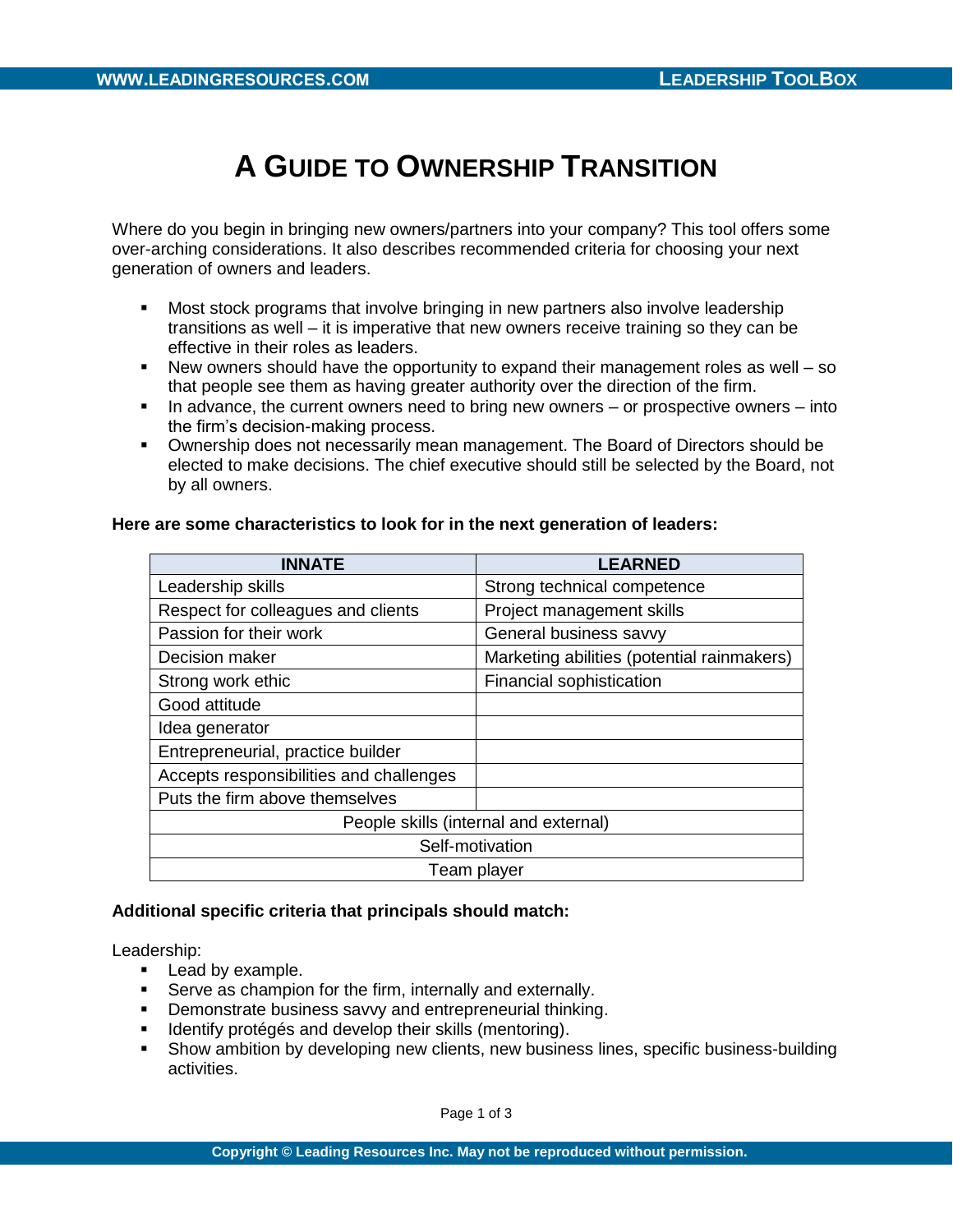# **WWW.LEADINGRESOURCES.COM LEADERSHIP TOOLBOX**

- Display a strong work ethic.
- Intervene in situations to protect the firm's overall business, professional goals and image to clients.
- **Practice and enforce collaborative behavior and the ability to manage decisions** effectively.
- Establish appropriate standards and expectations for professional performance.
- Participate in general firm management activities such as business planning, financial review, and major decision making.
- Participate in long-term planning and develop specific quantifiable goals/objectives for your area of responsibility.

## Operations:

- Manage projects' operational delivery process and profitability.
- Ensure effective, timely project delivery, technical processes, and resource allocation and utilization.
- **Forecast staffing and related resource needs.**
- **Accept accountability for group performance.**
- **Participate in reviewing job performance and determining salary increases for team** members.
- **•** Oversee hiring/firing of team members.
- Exercise strict quality control at all levels of project implementation and ensure clients receive a quality product.
- Review the development, maintenance, and enforcement of essential operating/practice standards.
- **Interact successfully with clients and employees at all levels.**
- Understand legal and economic aspects of the market sector practice, particularly for professional service contracts, pricing, and negotiations.

#### Marketing:

- Serve as articulate representative of the company in selected market sectors.
- **Spearhead the marketing effort for selected market sectors.**
- **Develop and nurture important client relationships.**
- Know about the other service providers in the market sectors, both as competitors and potential strategic partners.
- **Display a selling attitude.**
- **Practice lead development and sales marketing.**
- **Participate in maintenance, replacement, and new growth marketing.**

#### **Other**

Build trust and confidentiality among the firm's owners and Board of Directors.

# **Structuring the deal:**

- **Current owners sell directly to the next tier of owners.**
- Deal is set up as a direct cross purchase.
- By selling shares as a direct cross purchase, current owners will recognize capital gains on their investment and receive installment sales treatment at a favorable capital gains rate.
- **IF** In phase two: Current owners continue to sell down in accordance with retirement timelines.

Page 2 of 3